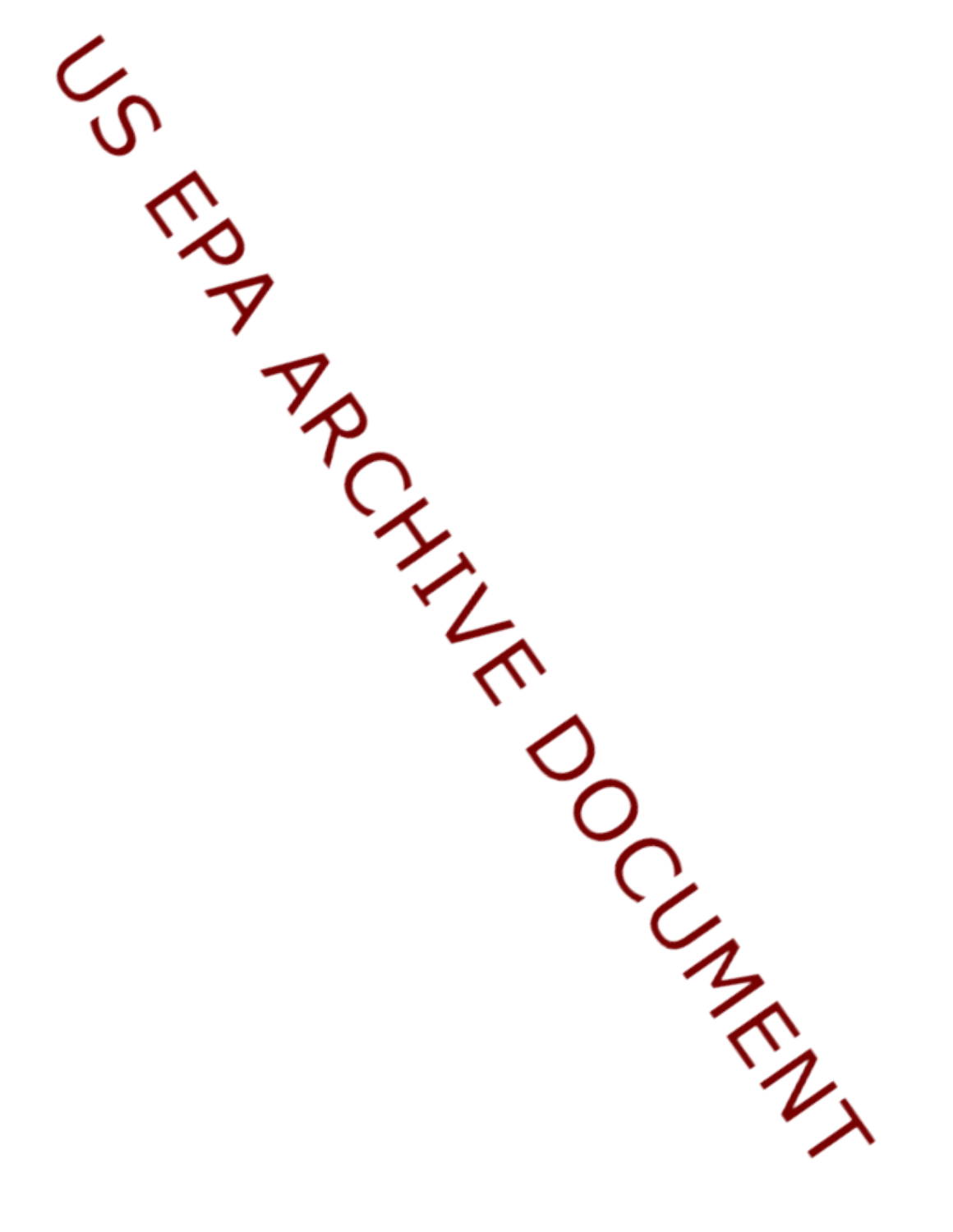• Label one copy of the comments for the attention of the Environmental Review and Compliance Branch, PR– 11.1.

• Reference Docket No. CP98–761– 000; and

• *Mail your comments so that they will be received in Washington, DC on or before November 9, 1998.*

#### **Becoming an Intervenor**

In addition to involvement in the EA scoping process, you may want to become an official party to the proceeding known as an ''intervenor''. Intervenors play a more formal role in the process. Among other things, intervenors have the right to receive copies of case-related Commission documents and filings by other intervenors. Likewise, each intervenor must provide 14 copies of its filings to the Secretary of the Commission and must send a copy of its filings to all other parties on the Commission's service list for this proceeding. If you want to become an intervenor you must file a motion to intervene according to Rule 214 of the Commission's Rules of Practice and Procedure (18 CFR 385.214) (see appendix 3). Only intervenors have the right to seek rehearing of the Commission's decision.

The date for filing timely motions to intervene in this proceeding has passed. Therefore, parties now seeking to file late interventions must show good cause, as required by section 385.214(b)(3), why this time limitation should be waived. Environmental issues have been viewed as good cause for late intervention. *You do not need intervenor status to have your environmental comments considered.*

Additional information about the proposed project is available from Mr. Paul McKee of the Commission's Office of External Affairs at (202) 208–1088.

# **David P. Boergers,**

*Secretary.*

[FR Doc. 98–27432 Filed 10–13–98; 8:45 am] **BILLING CODE 6717–01–M**

## **ENVIRONMENTAL PROTECTION AGENCY**

**[FRL–6176–3]**

**Agency Information Collection Activities: Continuing Collection; Comment Request; Used Oil Management Standards Recordkeeping and Reporting Requirements**

**AGENCY:** Environmental Protection Agency (EPA). **ACTION:** Notice.

**SUMMARY:** In compliance with the Paperwork Reduction Act (44 U.S.C. 3501 *et seq.*), this document announces that EPA is planning to submit the following continuing Information Collection Request (ICR) to the Office of Management and Budget (OMB): Used Oil Management Standards Recordkeeping and Reporting Requirements, EPA ICR Number 1286, OMB Control Number 2050–0124, expires 3/31/1999. Before submitting the ICR to OMB for review and approval, EPA is soliciting comments on specific aspects of the proposed information collection as described below.

**DATES:** Comments must be submitted on or before December 14, 1998.

**ADDRESSES:** Commenters must send an original and two copies of their comments referencing docket number F–98–UOIP–FFFFF to: RCRA Docket Information Center, Office of Solid Waste (5305G), U.S. Environmental Protection Agency Headquarters (EPA, HQ), 401 M Street, SW, Washington, DC 20460. Hand deliveries of comments should be made to the Arlington, VA, address below. Comments may also be submitted electronically through the Internet to: rcra-

docket@epamail.epa.gov. Comments in electronic format should also be identified by the docket number F–98– UOIP–FFFFF. All electronic comments must be submitted as an ASCII file avoiding the use of special characters and any form of encryption.

Commenters should not submit any confidential business information (CBI) electronically. An original and two copies of CBI must be submitted under separate cover to: RCRA CBI Document Control Officer, Office of Solid Waste (5305W), U.S. EPA, 401 M Street, SW, Washington, DC 20460.

Public comments and supporting materials are available for viewing in the RCRA Information Center (RIC), located at Crystal Gateway I, First Floor, 1235 Jefferson Davis Highway, Arlington, VA. The RIC is open from 9 a.m. to 4 p.m., Monday through Friday, excluding federal holidays. To review docket materials, it is recommended that the public make an appointment by calling (703) 603–9230. The public may copy a maximum of 100 pages from any regulatory docket at no charge. Additional copies cost \$0.15/page. This document and the supporting document that details the Used Oil ICR are also available electronically. See the **SUPPLEMENTARY INFORMATION** section for information on accessing them. **FOR FURTHER INFORMATION CONTACT:**

### **RCRA Hotline**

For general information, contact the RCRA Hotline at (800) 424–9346 or TDD (800) 553–7672 (hearing impaired). In the Washington, DC, metropolitan area, call (703) 412–9810 or TDD (703) 412– 3323.

## **Used Oil ICR Details**

For more detailed information on specific aspects of the used oil information collect requests, contact Tom Rinehart by mail at Office of Solid Waste (5304W), U.S. Environmental Protection Agency, 401 M Street, SW, Washington, DC 20460, by phone at (703) 308–4309, or by Internet e-mail at rinehart.tom@epamail.epa.gov. **SUPPLEMENTARY INFORMATION:**

#### **Internet Availability**

Today's document and the supporting document that details the Used Oil ICR are available on the Internet. Follow these instructions to access this information electronically:

WWW URL: http://www.epa.gov/ epaoswer/hazwaste/usedoil/ index.htm

FTP: ftp.epa.gov

## Login: anonymous

Password: your Internet e-mail address Path: /pub/epaoswer

**Note:** The official record for this action will be kept in paper form and maintained at the address in the **ADDRESSES** section above.

### **Used Oil ICR Renewal**

*Affected entities:* Entities potentially affected by this action are those which handle or manage used oil including used oil transporters, transfer facilities, processors, re-refiners, and offspecification burners.

*Title:* Used Oil Management Standards Recordkeeping and Reporting Requirements (OMB Control No. 2050– 0124; EPA ICR No. 1286) expiring 03/ 31/1999.

*Abstract:* EPA is seeking public comment on the Used Oil Management Standards Recordkeeping and Reporting Requirements ICR (Used Oil ICR) prior to submitting it to OMB for renewal. The Used Oil Management Standards, which include information collection requests, were developed in accordance with section 3014 of the Resource Conservation and Recovery Act (RCRA), as amended by the Hazardous and Solid Waste Amendments of 1984 (HSWA), which directs EPA to ''promulgate regulations \* \* \* as may be necessary to protect public health and the environment from the hazards associated with recycled oil'' and, at the same time, to not discourage used oil recycling. In 1985 and 1992, EPA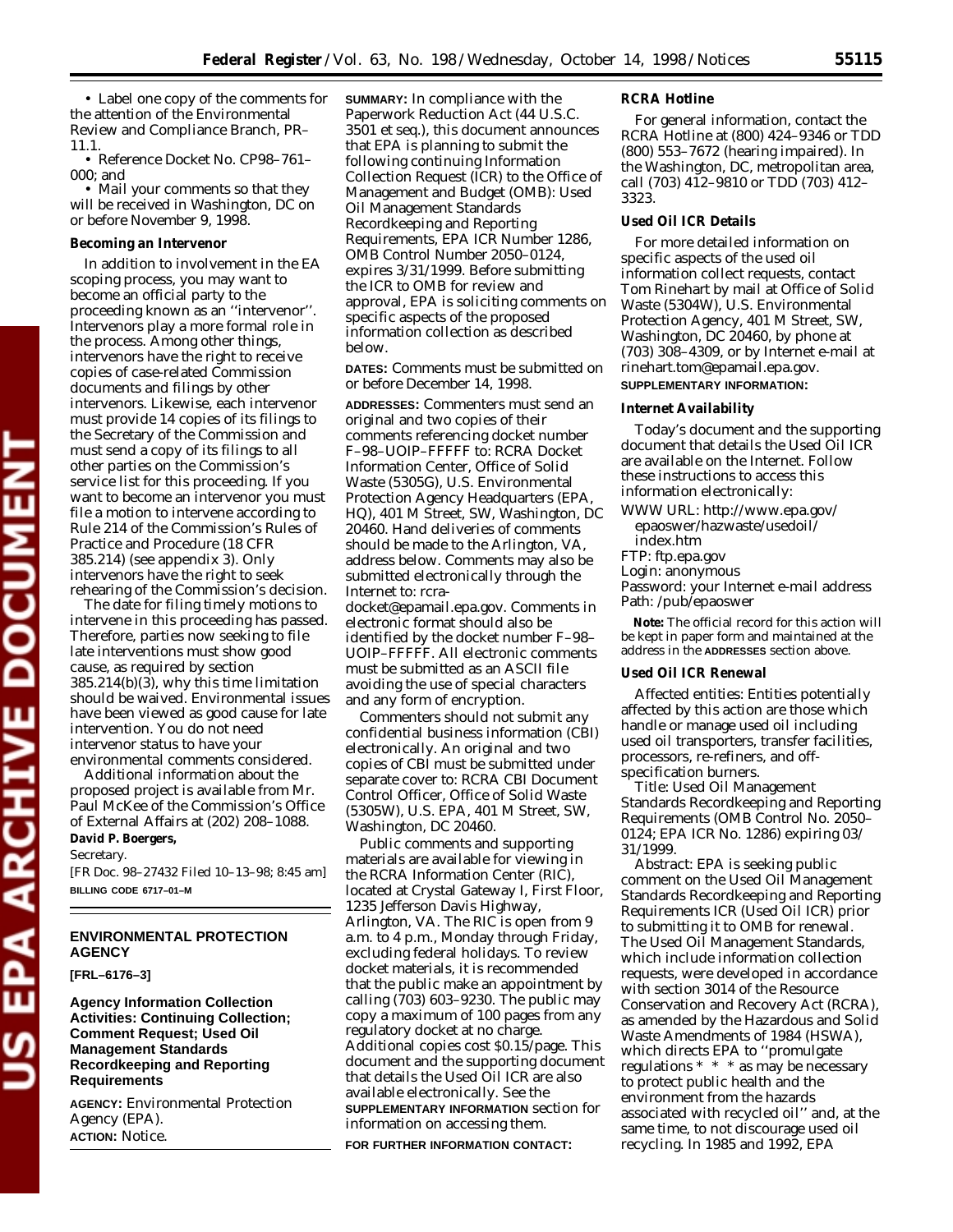established mandatory regulations that govern the management of used oil (see 40 CFR part 279). To document and ensure proper handling of used oil, these regulations establish notification, testing, tracking and recordkeeping requirements for used oil transporters, processors, re-refiners, marketers, and burners. They also set standards for the prevention and cleanup of releases to the environment during storage and transit, and for the safe closure of storage units and processing and rerefining facilities to mitigate future releases and damages. EPA believes these requirements minimize potential hazards to human health and the environment from the potential mismanagement of used oil by used oil handlers, while providing for the safe recycling of used oil. Information from these information collection requirements is used to ensure compliance with the Used Oil Management Standards.

An agency may not conduct or sponsor, and a person is not required to respond to, a collection of information unless it displays a currently valid OMB control number. The OMB control numbers for EPA's regulations are listed in 40 CFR part 9 and 48 CFR Chapter 15.

EPA would like to solicit comments to:

(i) Evaluate whether the proposed collection of information is necessary for the proper performance of the functions of the agency, including whether the information will have practical utility;

(ii) Evaluate the accuracy of the agency's estimate of the burden of the proposed collection of information, including the validity of the methodology and assumptions used;

(iii) Enhance the quality, utility, and clarity of the information to be collected; and

(iv) Minimize the burden of the collection of information on those who are to respond, including through the use of appropriate automated electronic, mechanical, or other technological collection techniques or other forms of information technology, e.g., permitting electronic submission of responses.

### **Burden Statement**

The total information collection burden to the regulated community for complying with part 279 is approximately 363,485 hours per year, which represents an annual cost of \$9,123,907. Table 1 summarizes the total cost and burden for each category of used oil handlers. The ICR burden and cost for each category of used oil handler is detailed in the following sections and the ICR supporting document available free of cost from the RCRA Information Center.

TABLE 1.—ESTIMATED BURDEN AND COST FOR ALL RESPONDENTS REGULATED BY 40 CFR PART 279

| All respondents                                                                        | Hours and costs per respondent              |                                                         |                                          | Total hours and costs    |                                                           |                                                       |
|----------------------------------------------------------------------------------------|---------------------------------------------|---------------------------------------------------------|------------------------------------------|--------------------------|-----------------------------------------------------------|-------------------------------------------------------|
| Information collection activity                                                        | Respondent<br>hours/year                    | Labor cost/<br>year                                     | Material<br>cost                         | Total enti-<br>ties      | Total hours/<br>year                                      | Total cost/year                                       |
| Used Oil Transporters and Transfer Facilities<br>Burners of Off-Specification Used Oil | 884.20<br>529.92<br>16.49<br>159.69<br>1.40 | \$20,542.89<br>11.865.96<br>503.45<br>3.629.08<br>37.40 | \$24.827<br>0.00<br>0.00<br>0.00<br>0.00 | 383<br>249<br>100<br>441 | 161.729.08<br>131.949.56<br>1,473.33<br>68,332.95<br>2.80 | \$5,093,575<br>2.416.412<br>50.345<br>1,563,500<br>75 |
| Total                                                                                  |                                             |                                                         |                                          | 732                      | 363.484.92                                                | 9,123,907                                             |

## *Generators, Collection Centers, and Aggregation Points*

The Used Oil Management Standards of 40 CFR part 279 do not impose any information collection activity requirements that are covered by the Paperwork Reduction Act on used oil generators, collection centers, and aggregation points.

### *Transporters and Transfer Facilities*

Transporter and transfer facility requirements for used oil are set forth in part 279, Subpart E. Under these requirements, used oil transporters and transfer facilities must determine the total halogen content of the used oil that they handle. They also must keep records of each used oil shipment accepted for transport and/or delivered to another used oil transporter, a processor/re-refining facility, a used oil burner, a fuel marketer, or other used oil recycling facility. These records must be maintained for at least three years. EPA believes these recordkeeping requirements are necessary to ensure that used oil is properly managed.

Documenting all parties who handled the used oil also discourages adulteration of used oil by any used oil handler.

EPA estimates that there are 383 independent used oil transporters and transfer facilities currently in operation. The total estimated information collection burden to each transporter and transfer facility is 884 hours per year, which represents an annual cost of approximately \$20,543. This results in a total annual burden for all transporters and transfer facilities of 161,729 hours, at a total cost of \$5,093,575.

The Agency assumes that used oil transporters will read the used oil management regulations as they pertain to used oil transportation and transfer facilities once each year. EPA estimates that the annual burden for a used oil transporter to read the regulations is four hours, at an annual cost of \$107. The annual burden to 383 transporters due to reading the regulations is 1,341 hours, at a cost of \$40,994.

EPA estimates that one-eighth of the 383 used oil transporters and transfer

facilities, or 48 did not previously test the halogen content of the used oil. This estimate is based on a National Oil Recyclers Association survey. The requirement does not impose an incremental burden or cost on most used oil transporters because such determinations were already a widely conducted industry practice in response to the used oil fuel specification established in 1985. A transporter typically makes halogen content determinations 4,633 times per year at a materials cost of \$5.36 per test. EPA estimates the total annual materials cost per transporter to be \$24,827, which totals \$1,191,696 for 48 transporters. The total annual burden hours per transporter is 463 hours, at a cost of \$11,839. This translates to an annual burden of 22,240 hours, at a cost of \$568,272 for the 48 transporters and transfer facilities. The combined cost (labor plus materials) is \$1,759,962.

Transporter and transfer facilities must keep records of used oil shipments delivered to processors or other customers. EPA estimates that an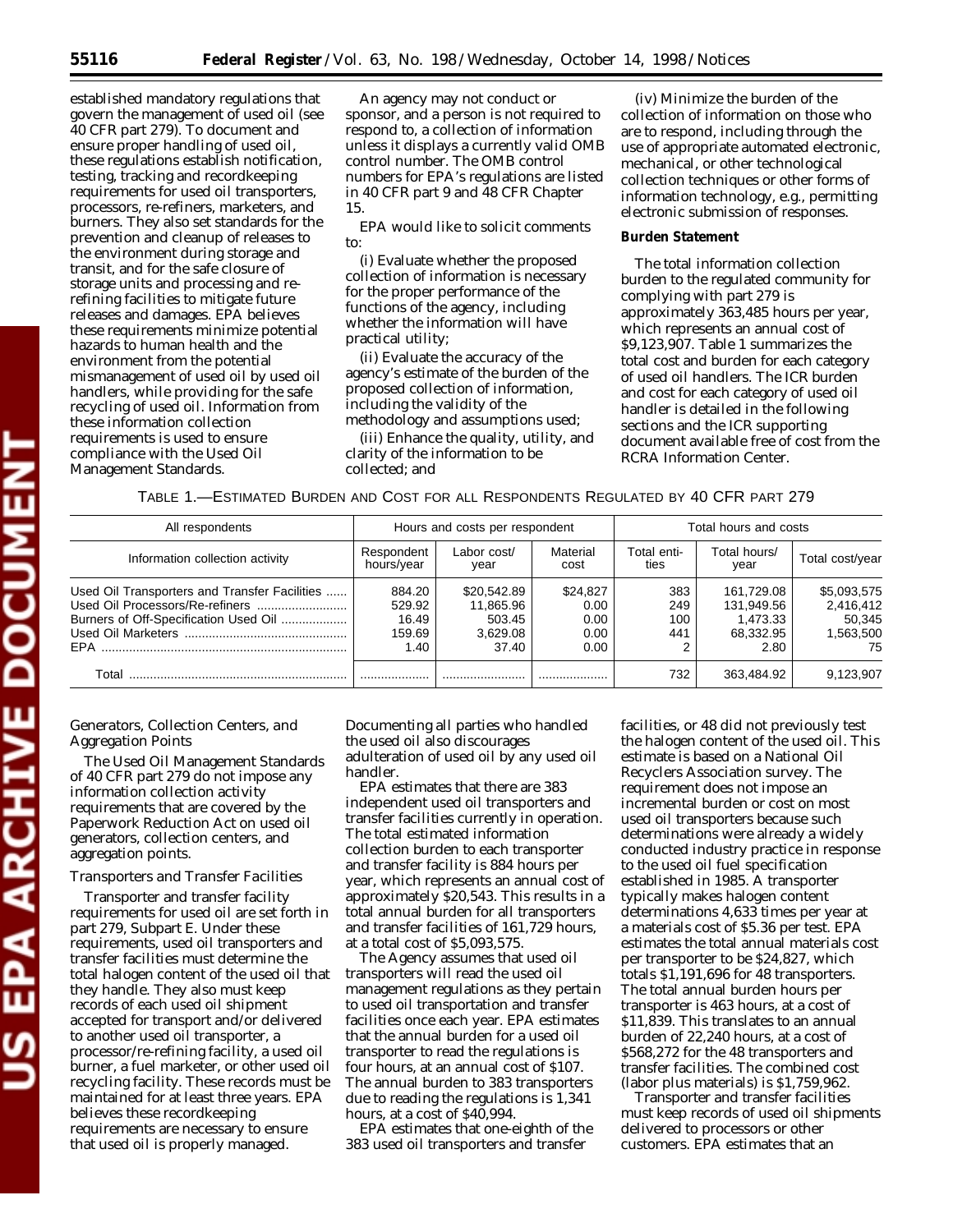average of 530 shipments are delivered each year by a transporter. The Agency believes that while many of the tracking requirements (e.g., name and address of recipient, quantity shipped, date) are part of customary business practice, some incremental burden results from the regulations. EPA estimates the incremental tracking requirement associated with these shipments results in an annual respondent burden of 42 hours per year, which represents an annual cost of \$848. The annual burden associated with these tracking requirements for all transporters and transfer facilities is 16,163 hours, at a cost of \$324,669.

Every transporter and transfer facility must also keep records of each shipment of used oil accepted at each facility. EPA estimates that an average of 4,000 shipments are accepted each year by each transporter. The incremental tracking requirement for such shipments results in an annual burden of 319 hours per year, at an annual cost of \$6,398. Therefore, the annual burden for all transporters and transfer facilities is 121,986 hours, at a total cost of \$2,450,331.

Transporters and transfer facilities must maintain the records of their halogen testing and tracking activities for up to three years. Maintaining these records imposes a an annual burden of 57 hours, at a cost of \$1,351.00, for each transporter or transfer facility. The annual burden for all transporters and transfer facilities due to maintaining records is 21,703 hours, at a cost of \$517,619.

## *Processors and Re-Refiners*

Processor and re-refiner requirements for used oil are set forth in 40 CFR Part 279, Subpart F. Owners/operators of used oil processing and re-refining facilities are required to undertake prevention and preparedness activities at their facilities. These requirements ensure that used oil processing and rerefining facilities are maintained to minimize the threat of a sudden or nonsudden release, fire, explosion or similar emergency and ensure that facilities are prepared to undertake appropriate actions if an emergency situation occurs.

Used oil processing and re-refining facilities that store or process used oil in aboveground or underground tanks must also determine at the time of closure whether all contaminated soils can be practicably removed or decontaminated as required. If the owner/operator cannot make the determination, the owner/operator must close the tank system and perform postclosure care. Based on existing

Superfund data and RCRA enforcement information available for the solid waste management units used for used oil storage or management, EPA believes that these closure requirements are critical to minimizing the potential creation of future Superfund sites.

Used oil processors and re-refiners are also required to develop a written used oil analysis plan and retain a copy of the plan at the facility. The plan must include information concerning methods, location and frequency for analysis of used oil. This requirement ensures that processors and re-refiners use adequate sampling and testing methodologies.

Used oil processors and re-refiners are required to keep a record for each used oil shipment that is accepted for processing or re-refining or delivered to another used oil processor and rerefiner, to a used oil burner, or a disposal facility. All records must be maintained for at least three years. EPA believes these recordkeeping requirements are necessary to ensure that used oil is properly managed. Documenting all parties who handled the used oil also discourages adulteration of used oil by any used oil handler.

Used oil processors and re-refiners are also required to submit a biennial report to EPA. EPA requires this information to identify industry trends.

EPA estimates that there are between 211 and 286 used oil processors/rerefiners currently in operation. For the purposes of these burden and cost estimates, EPA chose the midpoint of this range (249) as its estimate for the number of processors/re-refiners. The total estimated annual information collection burden for a processor/rerefiner is 530 hours, which represents an annual cost of \$11,866. This results in a total annual burden for all used oil processors/re-refiners of 131,950 hours, at a cost of \$2,416,412.

The Agency assumes that used oil processors/re-refiners will read the regulations once each year. EPA estimates the annual burden for a used oil processor/re-refiner to read the regulations is 14 hours, which represents an annual cost of \$414. The total annual burden imposed upon all processors/re-refiners related to reading the regulations is 3,362 hours, at a cost of \$103,055.

EPA believes that only new processors/re-refiners need to develop contingency and emergency plans, because existing processors/re-refiners should have already prepared such plans. With the trend toward consolidation, rather than expansion, among industry participants, EPA

expects no incremental burden from this requirement. However, all the estimated 249 processors and re-refiners will revise their contingency plan once annually. EPA estimates the annual burden for a processor/re-refiner to revise a contingency plan is seven hours, at a cost of \$188. The annual burden to the estimated 249 processor/ re-refiners, related to the contingency plan requirement, is 1,619 hours, at a cost of \$46,930. Additionally, EPA estimates that 1 percent of used oil processors/re-refiners will experience an emergency each year. Therefore, a total of two processors/re-refiners would be subject to emergency procedural requirements and subsequent revisions of emergency plans. It is estimated that the emergency plan revision process and procedural requirements subject each processor/re-refiner to a burden of 22 hours, at an annual cost of \$619. EPA estimates that these requirements affect two facilities each year, so the annual burden for all processor/re-refiners is 45 hours at a cost of \$1,238.

Only new processors/re-refiners need to develop analysis plans, since existing processors/re-refiners should already have developed analysis plans. With the trend toward consolidation, rather than expansion, among industry participants, EPA expects no incremental burden from this requirement. However, all the estimated 249 processors/re-refiners are affected by the requirement to maintaining written analysis plans. EPA estimates that the burden to each processor/re-refiner associated with this requirement is six hours, at a cost of \$154. The annual burden associated with this requirement to the estimated 249 processors/re-refiners is 1,413 hours, at a cost of \$38,254.

Processors/re-refiners must keep records of each shipment of used oil delivered to customers. EPA estimates that an average of 530 shipments are delivered by a processor/re-refiner each year. EPA believes that many of the tracking requirements (e.g., name and address of recipient, quantity shipped, date) are customary business practice. The regulations, however, do impose some incremental burden. EPA estimates the incremental burden associated with tracking these shipments results in an annual burden to a processor/re-refiner of 48 hours per year, which represents an annual cost of \$987. The annual burden for all processors/re-refiners due to this requirement is 11,828 hours at a cost of \$245,769.

Processors/re-refiners also keep records of each shipment of used oil accepted at each facility. EPA estimates that 4,000 shipments are accepted each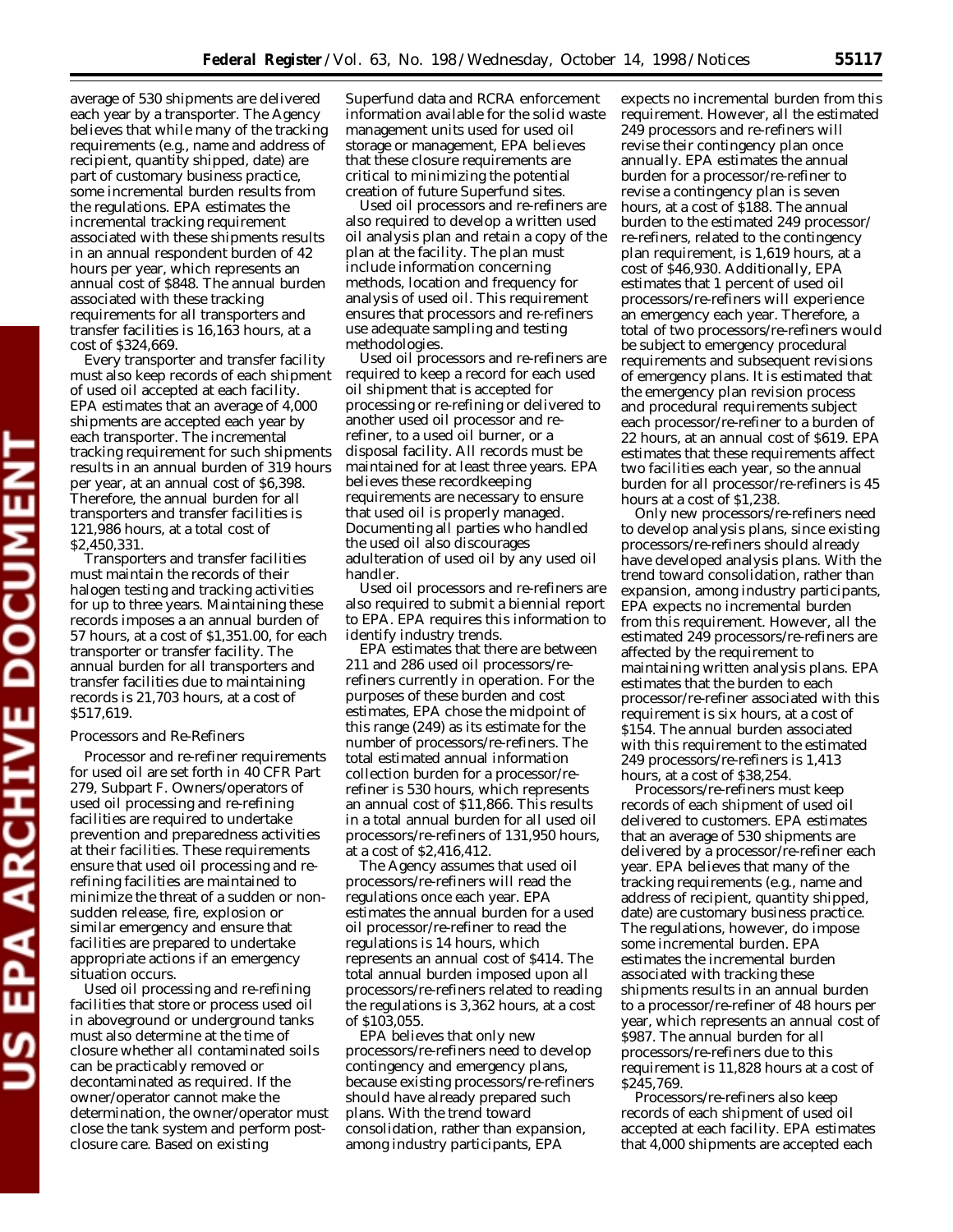year at each facility. EPA estimates that the incremental tracking requirement associated with these shipments results in an annual burden each to processor/ re-refiner of 359 hours, which represents an annual cost of \$7,449. The annual burden to the estimated 249 processors/re-refiners due to this requirement is 89,267 hours, at a cost of \$1,856,861.

Processors/re-refiners submit a biennial report that contains company specific information. EPA estimates that this requirement imposes an annual burden of five hours to each processor/ re-refiner, with an annual cost of \$120 per facility. The annual burden associated with the biennial reporting requirement to the estimated 249 processor and re-refiners is 1,251 hours at a cost of \$29,980.

Processors/re-refiners must maintain records of the contingency and emergency procedures, analysis plan, and tracking activities for up to three years. EPA estimates that 80 percent of processors/re-refiners retain records as part of their current operating practices in response to the burning regulations promulgated in 1985. The total burden to the remaining 20 percent of the estimated 249 processors/re-refiners, or 50 processors/re-refiners, associated with these record retention requirements is 3,532 hours annually, at a cost of \$96,325.

#### *Off-Specification Burners*

EPA ARCHIVE DOCUMENT

On November 29, 1985, EPA promulgated notification, analysis and recordkeeping requirements for offspecification used oil burners. These standards are now codified under part 279, subpart G. Burners are required to keep a record for each used oil shipment that is accepted for burning. Before a burner can accept off-specification used oil fuel from a used oil marketer, he must provide to the used oil marketer a one-time written and signed notice certifying that the burner has notified EPA of his location, provided a general description of his used oil management activities, and that used oil will only be burned in an industrial furnace or boiler identified in 40 CFR 279.61. The certification must be maintained for three years from the date the burner last receives a shipment of off-specification used oil from that used oil marketer. EPA believes these recordkeeping requirements are necessary to ensure that used oil is properly managed. Documenting all parties who handled the used oil also discourages adulteration of used oil by any used oil handler. These requirements also ensure that off-specification used oil is burned only in approved units.

EPA estimates that there are approximately 100 used oil burners that burn off-specification used oil for energy recovery. The estimated information collection burden to each burner is 16.5 hours, at an annual cost of \$503. The total annual burden to the estimated 100 used oil burners is 1,473 hours, at a cost of \$50,345.

EPA accounts for the fact that used oil will read the regulations once annually. EPA estimates that the annual burden for a burner to read the regulations is 13 hours, at an annual cost of \$387. The annual burden for all burners to read the regulations is 1,300 hours, at a cost of \$38,675.

Used oil burners are required to keep records of each off-specification used oil shipment accepted at their facilities. EPA estimates that a used oil burner accepts an average of 18 shipments each year. EPA estimates the tracking requirements associated with accepting off-specification used oil shipments results in an annual burden of 1.7 hours per year for each burner, at an annual cost of \$49. The annual burden to the estimated 100 used oil burners due to this requirement is 173 hours, at a cost of \$4,886.

A used oil burner must notify each generator, transporter, and processor/rerefiner that ships off-specification used oil to its facility that it is approved for that purpose. EPA estimates that this requirement imposes an annual burden of six minutes per year to a used oil burner, at an annual cost of \$4. The total annual burden to the estimated 100 used oil burners due to this requirement is 10 hours, at a cost of \$388.

Burners must maintain the records of the tracking and notice activities for up to three years. EPA estimates that the requirement to maintain records imposes an annual burden of 1.7 hours to a used oil burner, at a cost of \$64. The total annual burden to the estimated 100 used oil burners due to the requirement to maintain records is 166 hours, at a cost of \$6,396.

#### *Marketers*

On November 29, 1985, EPA promulgated notification, analysis and recordkeeping requirements for marketers of used oil. These standards are now codified under 40 CFR part 279, subpart H. Marketers that demonstrate that used oil meets the specifications of 40 CFR 279.11 are required to keep copies of analyses or other information documenting that the used oil fuel meets the specifications. These copies must be kept for at least three years. Marketers who direct a shipment of offspecification used oil to a burner are required to keep a record of each used

oil shipment. Before a marketer sends a first shipment of off-specification used oil fuel to a burner, he must obtain from the burner a one-time written and signed notice certifying that the burner has notified EPA of his location and has provided a general description of his used oil management activities, and that the burner will burn the used oil only in an industrial furnace or boiler identified in 40 CFR 279.61. The certification must be maintained for three years from the date the marketer last sends a shipment of offspecification used oil to the burner. This provides assurances that the offspecification oil is burned in facilities with appropriate emission controls. EPA believes these recordkeeping requirements are necessary to ensure that used oil is properly managed. Documenting all parties who handled the used oil also discourages adulteration of used oil by any used oil handler.

EPA estimates that there are 192 used oil transporter-marketers and 249 processor-marketers for a total of 441 marketers. These estimates are based on the assumptions that half of the estimated 383 transporters are also marketers and that all of the estimated 249 processors/re-refiners are also marketers. EPA estimates the total annual burden for each used oil marketer to be 160 hours, at an annual cost of \$3,629. The total annual burden to the estimated 441 used oil marketers is 68,333 hours, at a cost of \$1,563,500.

Processors that are marketers must have an analysis plan outlining when, how, and by whom the used oil will be tested as to whether is meets the used oil fuel specification. This requirement imposes a burden of 155 hours per facility, with an annual cost of \$3,462. The annual burden for all 249 processor-marketers is 38,583 hours and \$861,945.

Every transporter that is a marketer also obtains copies of analyses documenting that the used oil fuel meets the specifications, or it must perform the analysis itself. EPA estimates that this determination requirement results in the same hourly and economic burden per transporter as the processors. The annual burden for the 192 transporter-marketers due to this requirement is 29,750 hours, at a cost of \$664,632.

Processor-marketers must obtain a notice verifying that the burner facility to which they deliver the offspecification used oil is approved for that purpose. EPA estimates that this requirement imposes an annual burden for each marketer of five hours per year, at an annual cost of \$84. The total